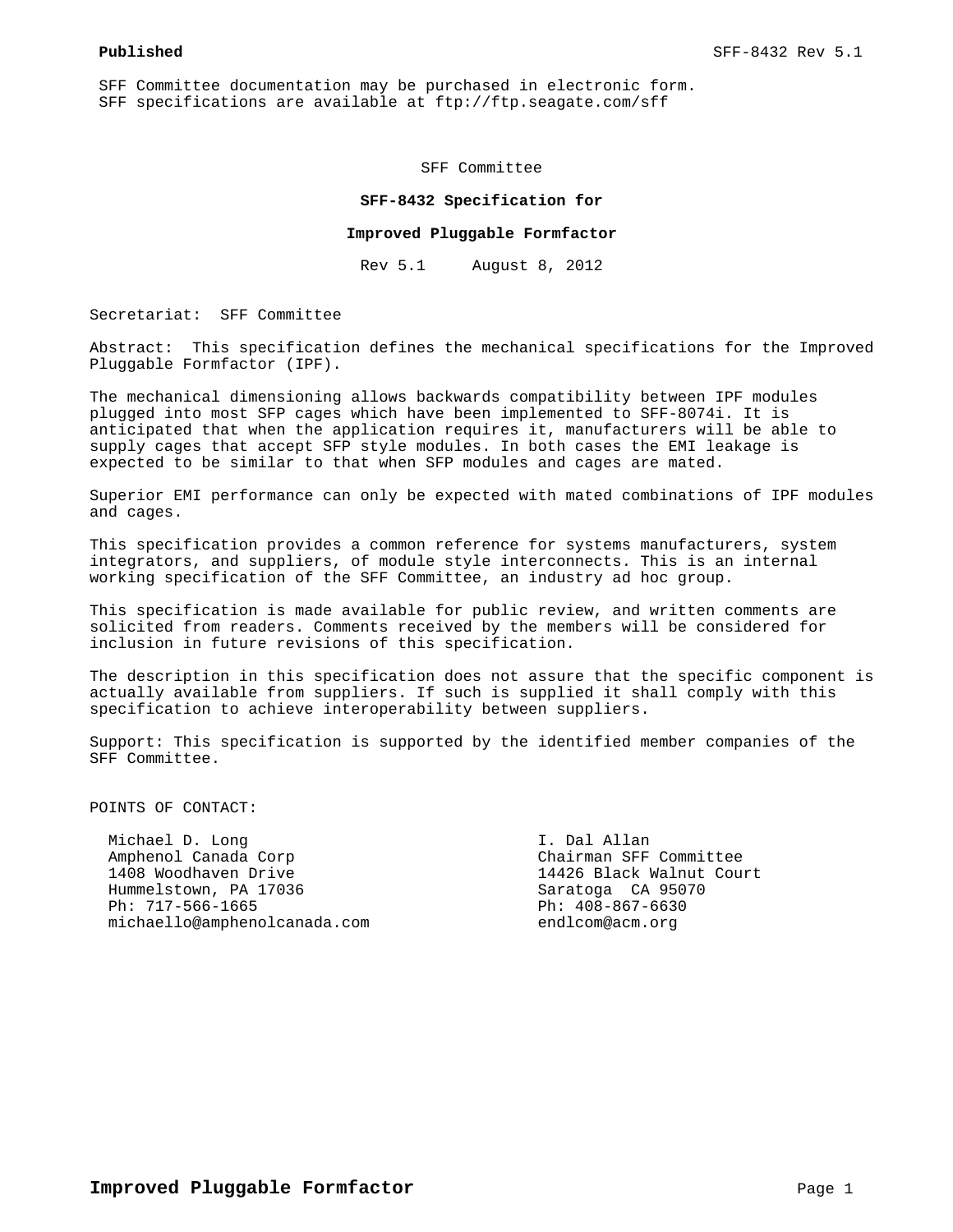## **EXPRESSION OF SUPPORT BY MANUFACTURERS**

The following member companies of the SFF Committee voted in favor of this industry specification.

> Amphenol EMC Emulex ENDL ETRI FCI Finisar Fujitsu CPA Hewlett Packard JDS Uniphase Molex Picolight Samsung Sumitomo Sun Microsystems Toshiba America Tyco AMP Unisys Vitesse Semiconductor

The following member companies of the SFF Committee voted to abstain on this industry specification.

> AMCC Avago Brocade Clariphy Comax Cortina Systems Foxconn Hitachi GST Intel LSI Logic Seagate

The user's attention is called to the possibility that implementation to this Specification may require use of an invention covered by patent rights. By distribution of this Specification, no position is taken with respect to the validity of this claim or of any patent rights in connection therewith. Members of the SFF Committee which advise that a patent exists are required to provide a statement of willingness to grant a license under these rights on reasonable and non-discriminatory terms and conditions to applicants desiring to obtain such a license.

#### **Update History**

Rev 5.1 - Corrected T Ref and AJ dimensions in Figure 4-1 to S Ref and AK. - Corrected '...Dimension V)' to '...Dimension U' in Figure 4-2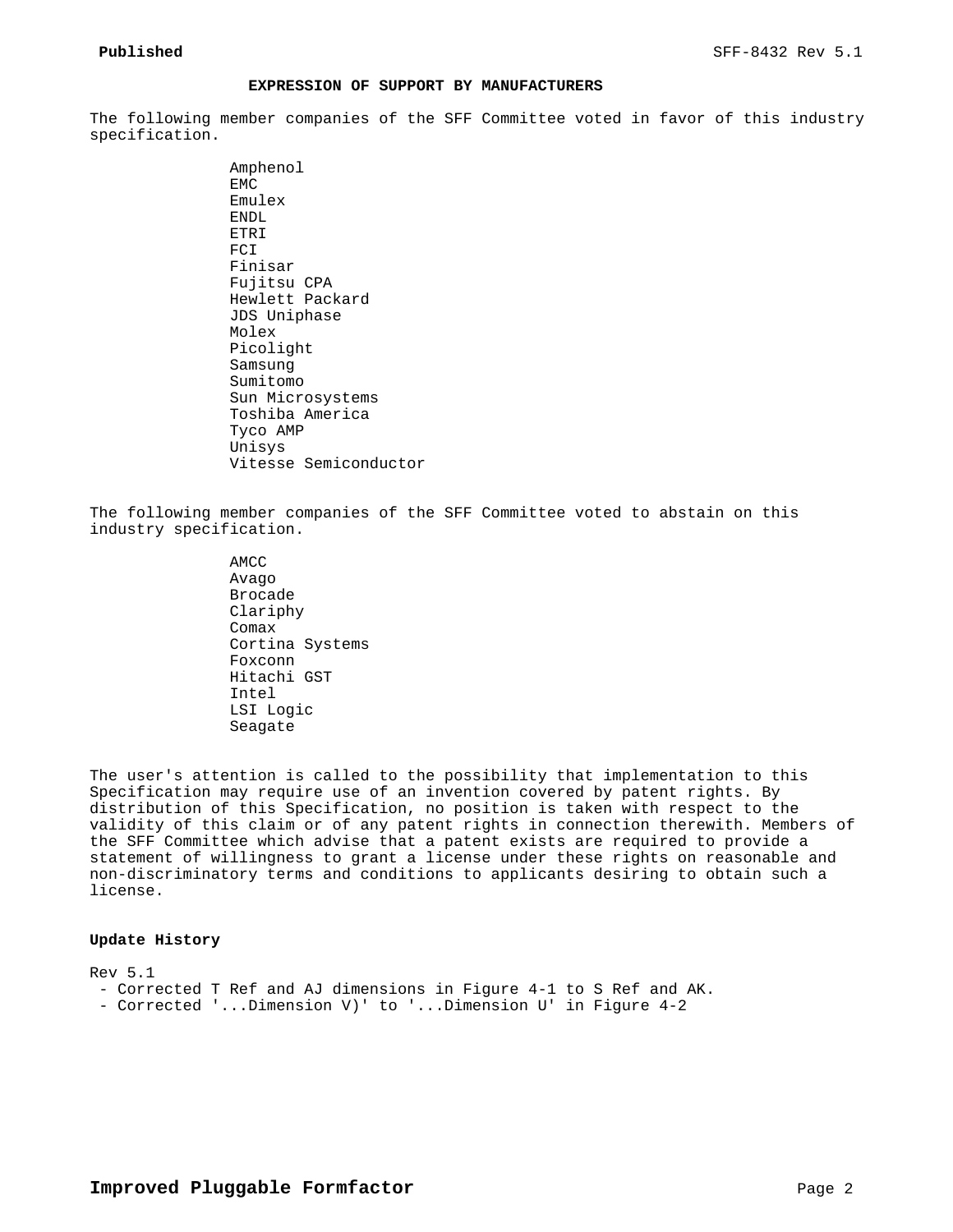### **Foreword**

The development work on this specification was done by the SFF Committee, an industry group. The membership of the committee since its formation in August 1990 has included a mix of companies which are leaders across the industry.

When 2 1/2" diameter disk drives were introduced, there was no commonality on external dimensions e.g. physical size, mounting locations, connector type, connector location, between vendors.

The first use of these disk drives was in specific applications such as laptop portable computers and system integrators worked individually with vendors to develop the packaging. The result was wide diversity, and incompatibility.

The problems faced by integrators, device suppliers, and component suppliers led to the formation of the SFF Committee as an industry ad hoc group to address the marketing and engineering considerations of the emerging new technology.

During the development of the form factor definitions, other activities were suggested because participants in the SFF Committee faced more problems than the physical form factors of disk drives. In November 1992, the charter was expanded to address any issues of general interest and concern to the storage industry. The SFF Committee became a forum for resolving industry issues that are either not addressed by the standards process or need an immediate solution.

Those companies which have agreed to support a specification are identified in the first pages of each SFF Specification. Industry consensus is not an essential requirement to publish an SFF Specification because it is recognized that in an emerging product area, there is room for more than one approach. By making the documentation on competing proposals available, an integrator can examine the alternatives available and select the product that is felt to be most suitable.

SFF Committee meetings are held during T10 weeks (see www.t10.org), and Specific Subject Working Groups are held at the convenience of the participants. Material presented at SFF Committee meetings becomes public domain, and there are no restrictions on the open mailing of material presented at committee meetings.

Most of the specifications developed by the SFF Committee have either been incorporated into standards or adopted as standards by EIA (Electronic Industries Association), ANSI (American National Standards Institute) and IEC (International Electrotechnical Commission).

If you are interested in participating or wish to follow the activities of the SFF Committee, the signup for membership and/or documentation can be found at:

www.sffcommittee.com/ie/join.html

The complete list of SFF Specifications which have been completed or are currently being worked on by the SFF Committee can be found at:

ftp://ftp.seagate.com/sff/SFF-8000.TXT

If you wish to know more about the SFF Committee, the principles which guide the activities can be found at:

ftp://ftp.seagate.com/sff/SFF-8032.TXT

Suggestions for improvement of this specification will be welcome. They should be sent to the SFF Committee, 14426 Black Walnut Ct, Saratoga, CA 95070.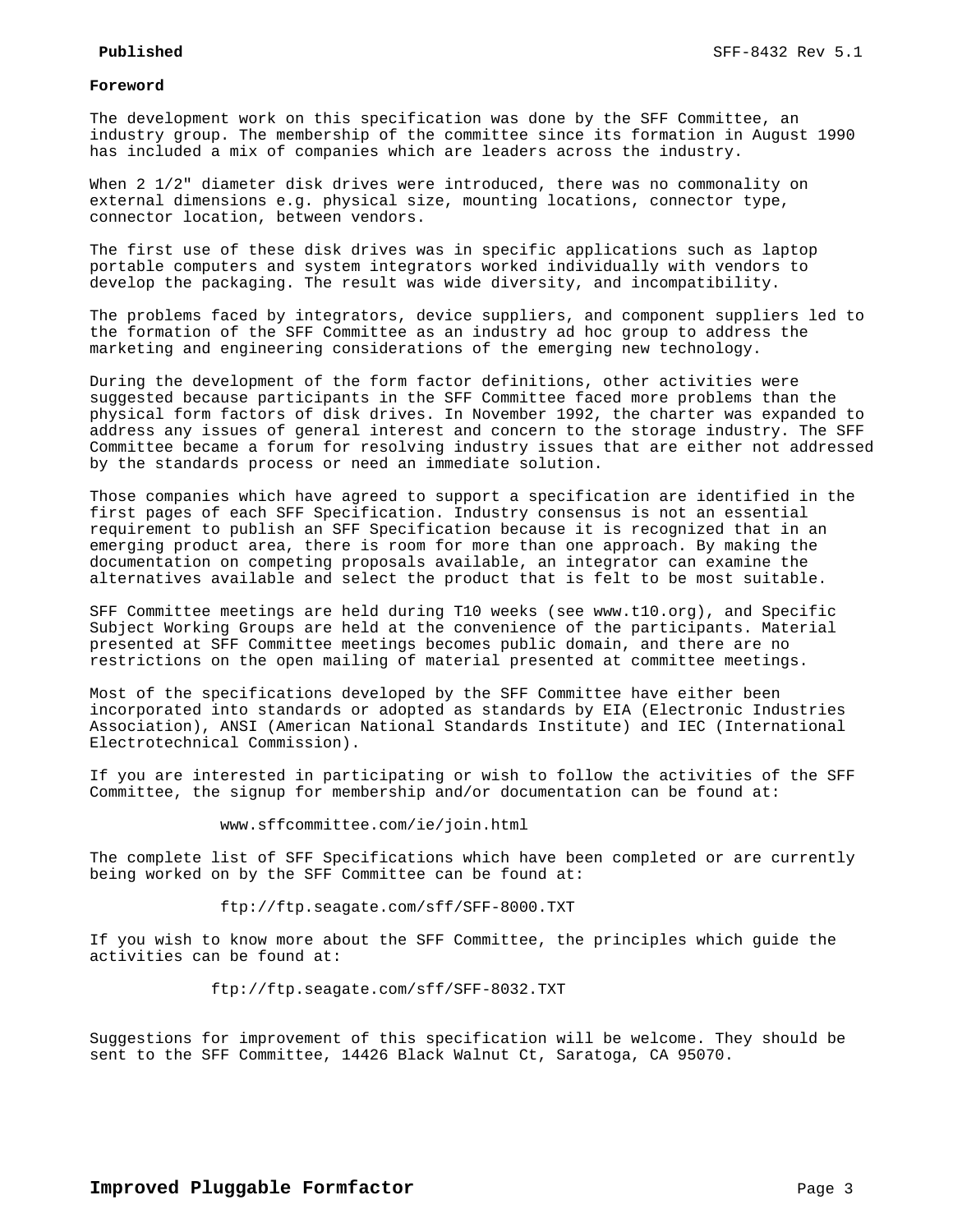### SFF Committee --

#### **Improved Pluggable Formfactor**

#### **1. Scope**

This specification defines the terminology and mechanical requirements for a pluggable transceiver module. This specification also includes critical dimensions of the IPF cage. This specification is also intended to facilitate the implementation of 1 x "n" ganged and the 2 x "n" stacked cage configurations.

The need for this specification became evident when it was realized that some SFP modules and cage designs do not perform adequately in terms of EMI leakage, and cannot meet the needs for higher data rates. The IPF is an improved transceiver style which has tighter mechanical tolerances on the module and enhanced EMI characteristics when mated with a cage designed for the IPF module. Please note that there are additional cage requirements specified in this document to allow proper function of the IPF modules in application. These improvements make the IPF suitable for current SFP applications as well as those at higher transfer rates.

## **1.1 Description of Clauses**

Clause 1 contains the Scope and Purpose. Clause 2 contains References and Related Standards and SFF Specifications. Clause 3 contains the General Description. Clause 4 contains the Module Dimensions. Clause 5 contains examples of Cage Requirements. Clause 6 contains examples of Cage Configurations.

## **2. References**

The SFF Committee activities support the requirements of the storage industry, and it is involved with several standards.

## **2.1 Industry Documents**

The following documents are relevant.

- ASME Y14.5.1M-1994, Mathematical Definition of Dimensioning and Tolerance Principles
- INF-8074i 1.0 SFP (Small Formfactor Pluggable) Transceiver
- SFF-8083 0.8mm SFP+ Compliant Card Edge Connector
- SFF-8431 SFP+

## **2.2 SFF Specifications**

There are several projects active within the SFF Committee. The complete list of specifications which have been completed or are still being worked on are listed in the specification at ftp://ftp.seagate.com/sff/SFF-8000.TXT

# **2.3 Sources**

Those who join the SFF Committee as an Observer or Member receive electronic copies of the minutes and SFF specifications (http://www.sffcommittee.com/ie/join.html).

Copies of ANSI standards may be purchased from the InterNational Committee for Information Technology Standards (http://tinyurl.com/c4psg).

Copies of SFF, T10 (SCSI), T11 (Fibre Channel) and T13 (ATA) standards and standards still in development are available on the HPE version of CD\_Access (http://tinyurl.com/85fts).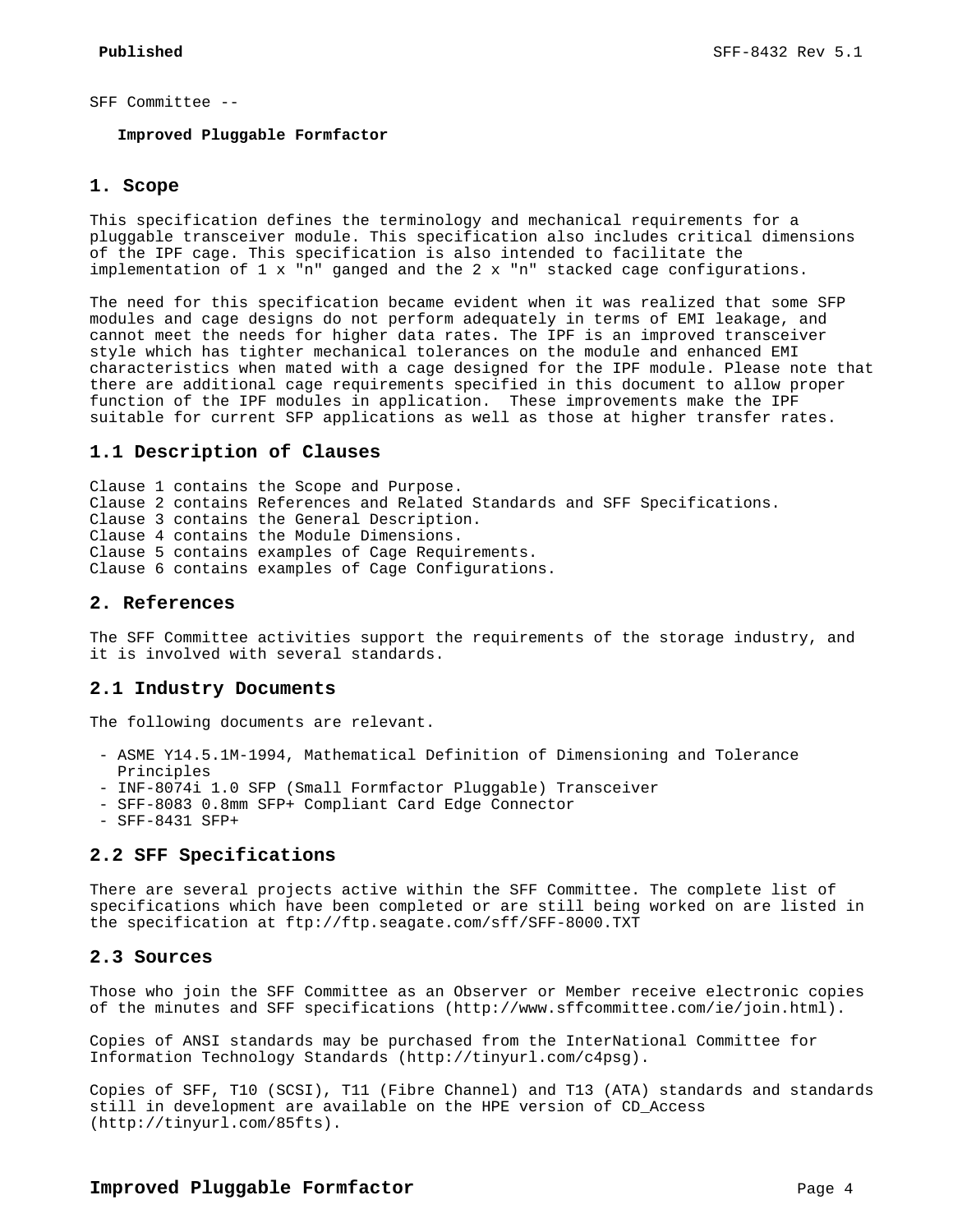# **2.4 Conventions**

The American convention of numbering is used i.e., the thousands and higher multiples are separated by a comma and a period is used as the decimal point. This is equivalent to the ISO/IEC convention of a space and comma.

| American:   | ISO:        |
|-------------|-------------|
|             | 0.6         |
| 1,000       | 1 000       |
| 1,323,462.9 | 1 323 462.9 |

## **2.5 Definitions**

For the purpose of SFF Specifications, the following definitions apply:

**Optional:** This term describes features which are not required by the SFF Specification. However, if any feature defined by the SFF Specification is implemented, it shall be done in the same way as defined by the Specification. Describing a feature as optional in the text is done to assist the reader. If there is a conflict between text and tables on a feature described as optional, the table shall be accepted as being correct.

**Reserved:** Where this term is used for defining the signal on a connector pin its actual function is set aside for future standardization. It is not available for vendor specific use. Where this term is used for bits, bytes, fields and code values; the bits, bytes, fields and code values are set aside for future standardization. The default value shall be zero. The originator is required to define a reserved field or bit as zero, but the receiver should not check Reserved fields or bits for zero.

**Dimension, Reference:** A dimension used for information purposes only. A reference dimension is a repeat of a dimension or is derived from other values shown on the drawing or on related drawings. It is considered auxiliary information and does not govern production or inspection operations.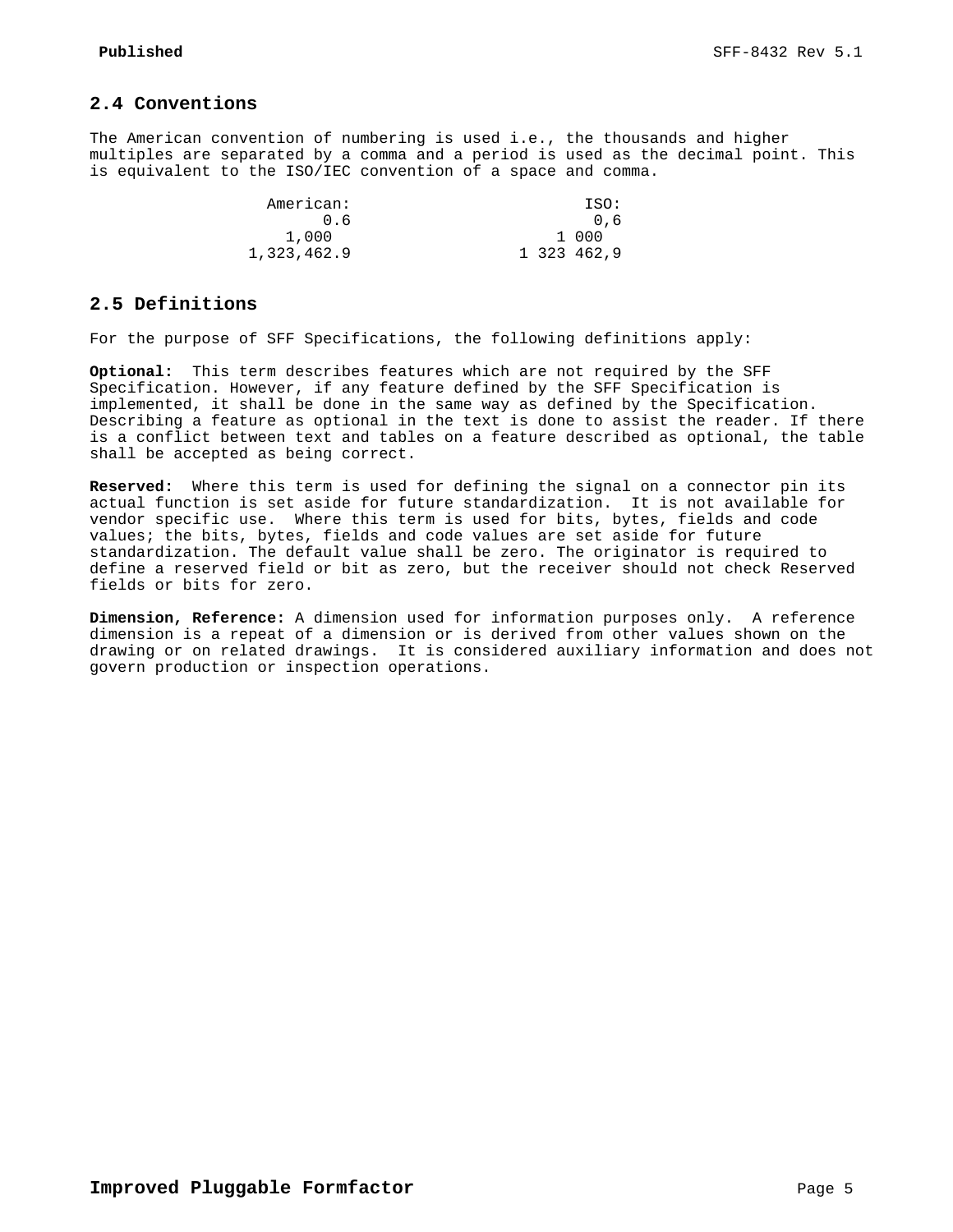# **3. General Description**

This specification defines the complete mechanical dimensions of the IPF transceiver module. The IPF module and cage system provide a superior alternative, in terms of interoperability and EMI control, to the SFP system.

The dimensions for the module are normative.



**FIGURE 3-1: TYPICAL MODULES**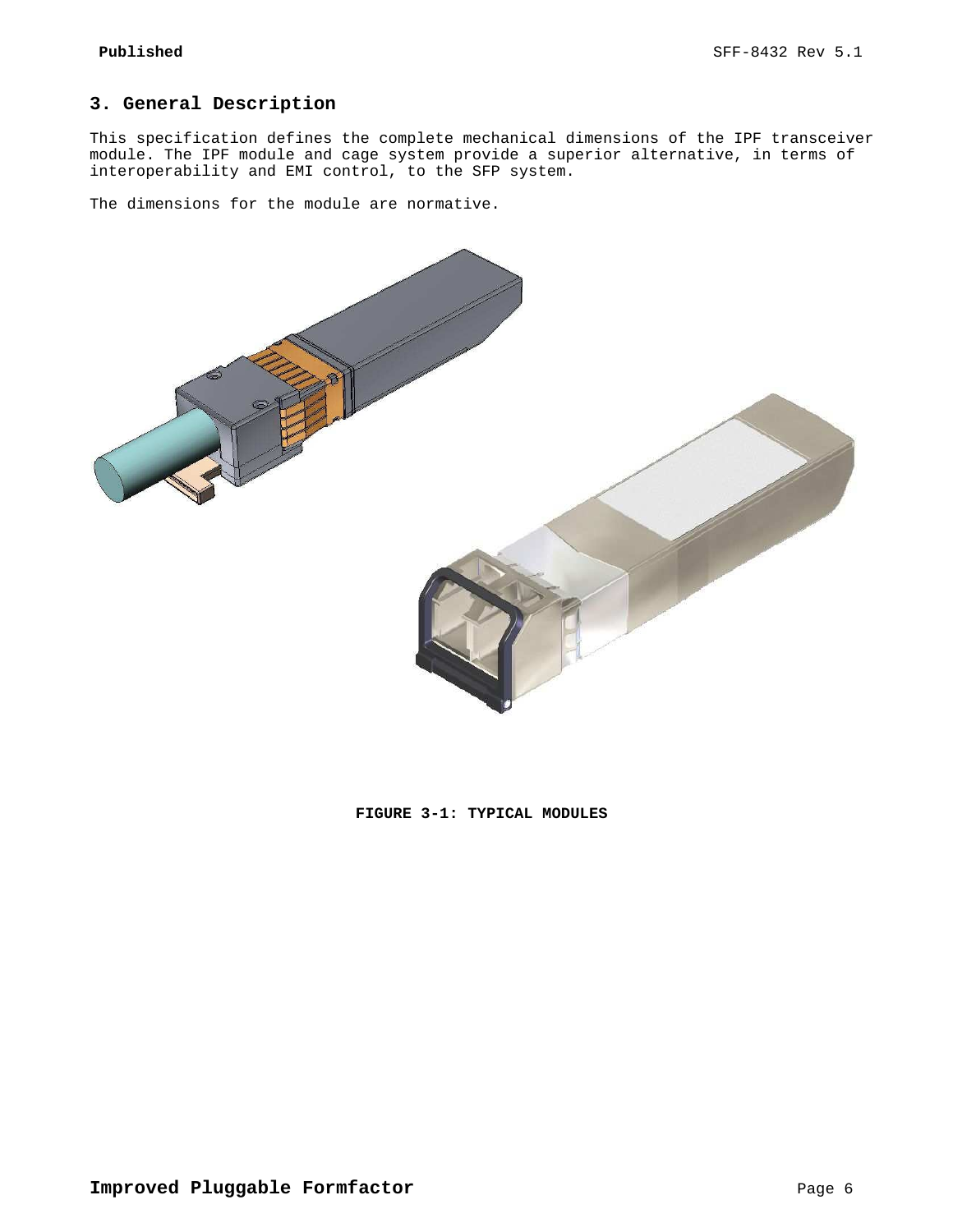# **4. IPF Module**

The IPF module is described in Figure 4-1, Figure 4-2 and Figure 4-3.



**FIGURE 4-1: IPF MODULE**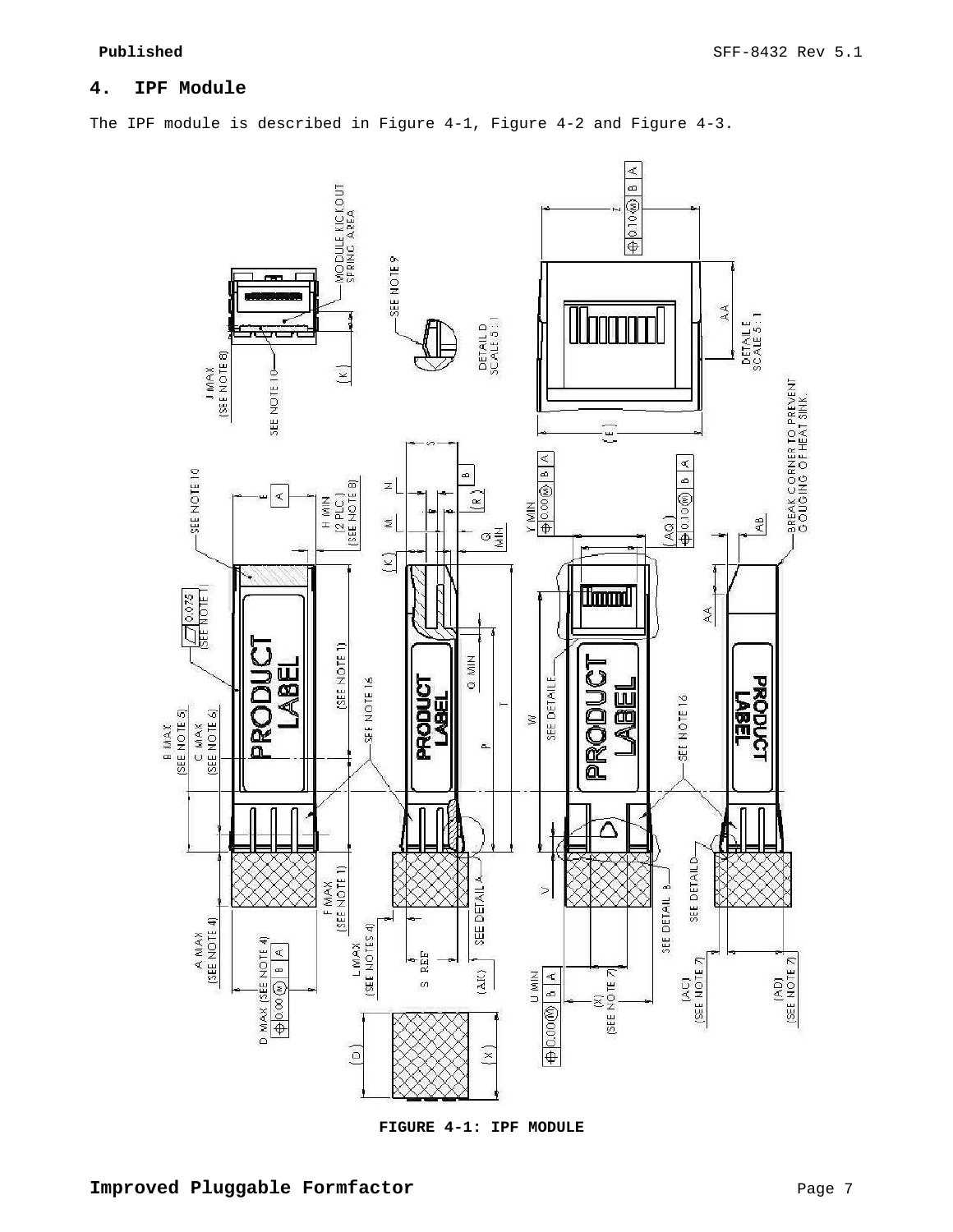

SCALE 6:1



**FIGURE 4-2: LATCH POST DETAIL**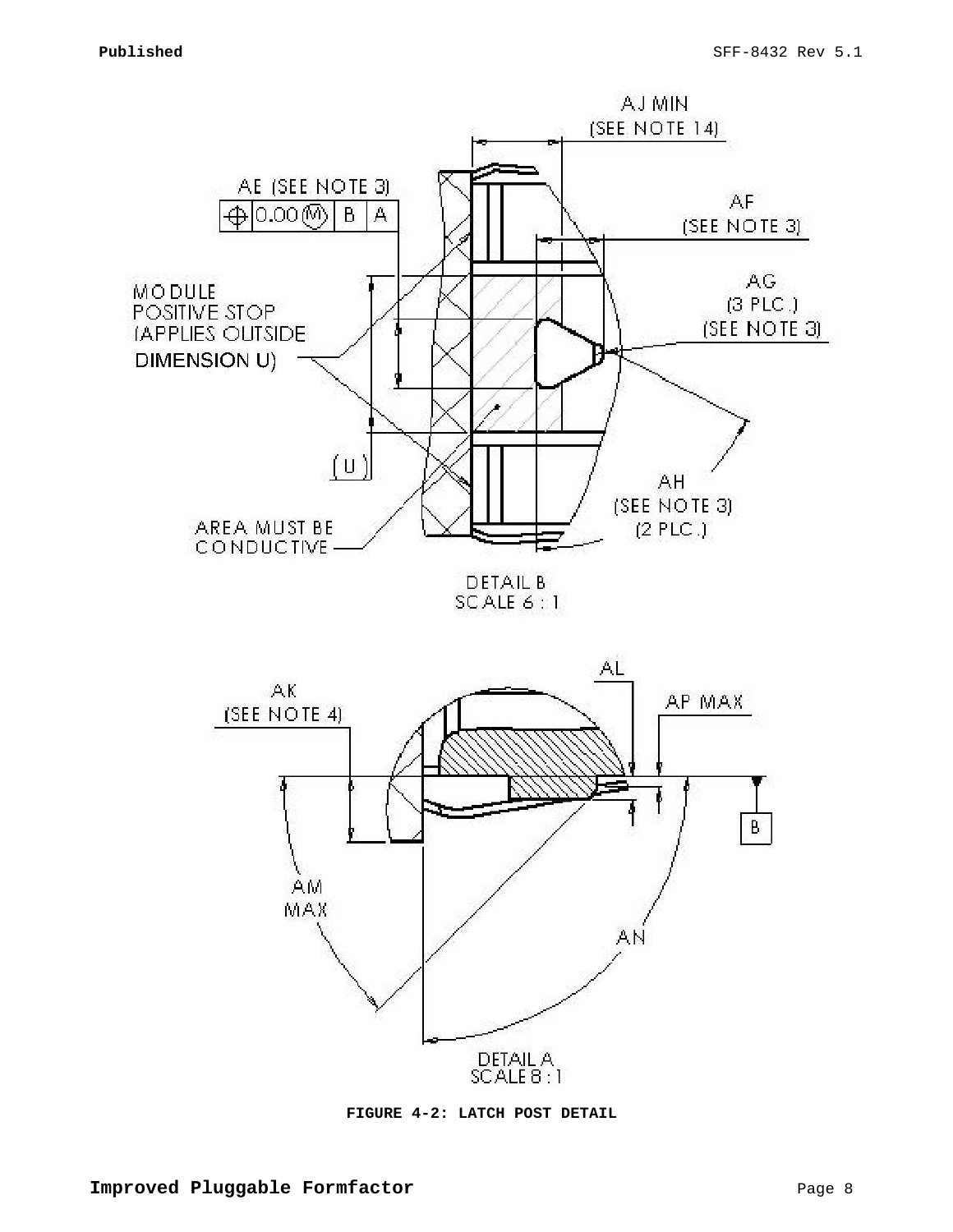The IPF module contains a printed circuit board that mates with an appropriately designed connector. The pads are designed for a sequence mating:

- First mate ground contacts
- Second mate power contacts
- Third mate signal contact





**FIGURE 4-3: MODULE ELECTRICAL INTERFACE (View is shown for reference only. See SFF-8083 for dimensional values. See INF-8074i, Figure 3, for example of Electrical Pad Layout.)**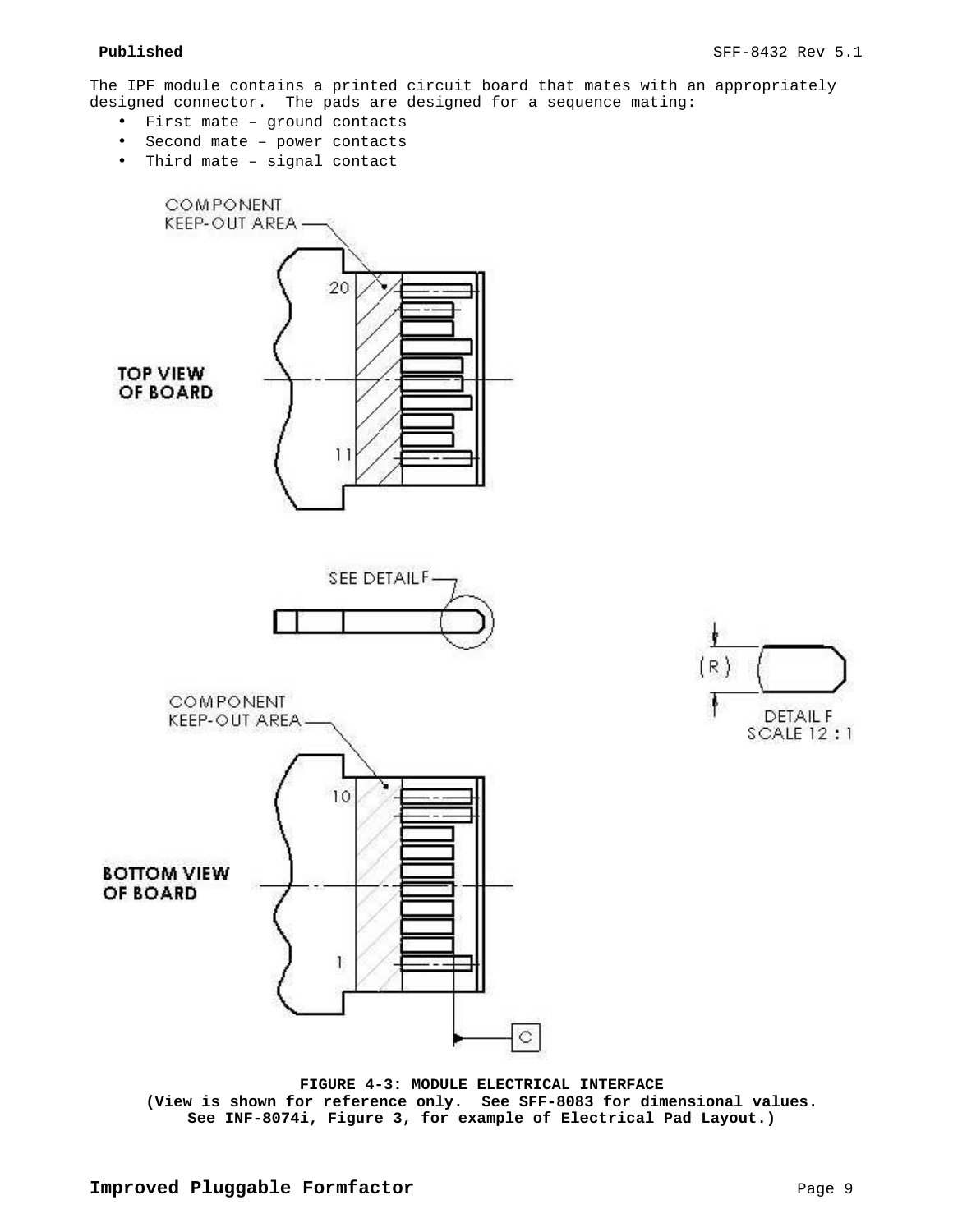# **4.1 Module Retention and Extraction**

The IPF module contains multiple features to be used for retention inside a corresponding cage. A forward stop is defined by the feature envelope extending outside the cage. The other retention feature is defined by the leading edge of the retention posts. The interaction of these two features is meant to retain the module inside a properly defined cage. The extraction of the module from the cage shall be accomplished by using one of the four techniques defined below or a functional equivalent thereof. The corresponding cage retention device shall release the module from the cage when any of the four techniques shown here are applied.



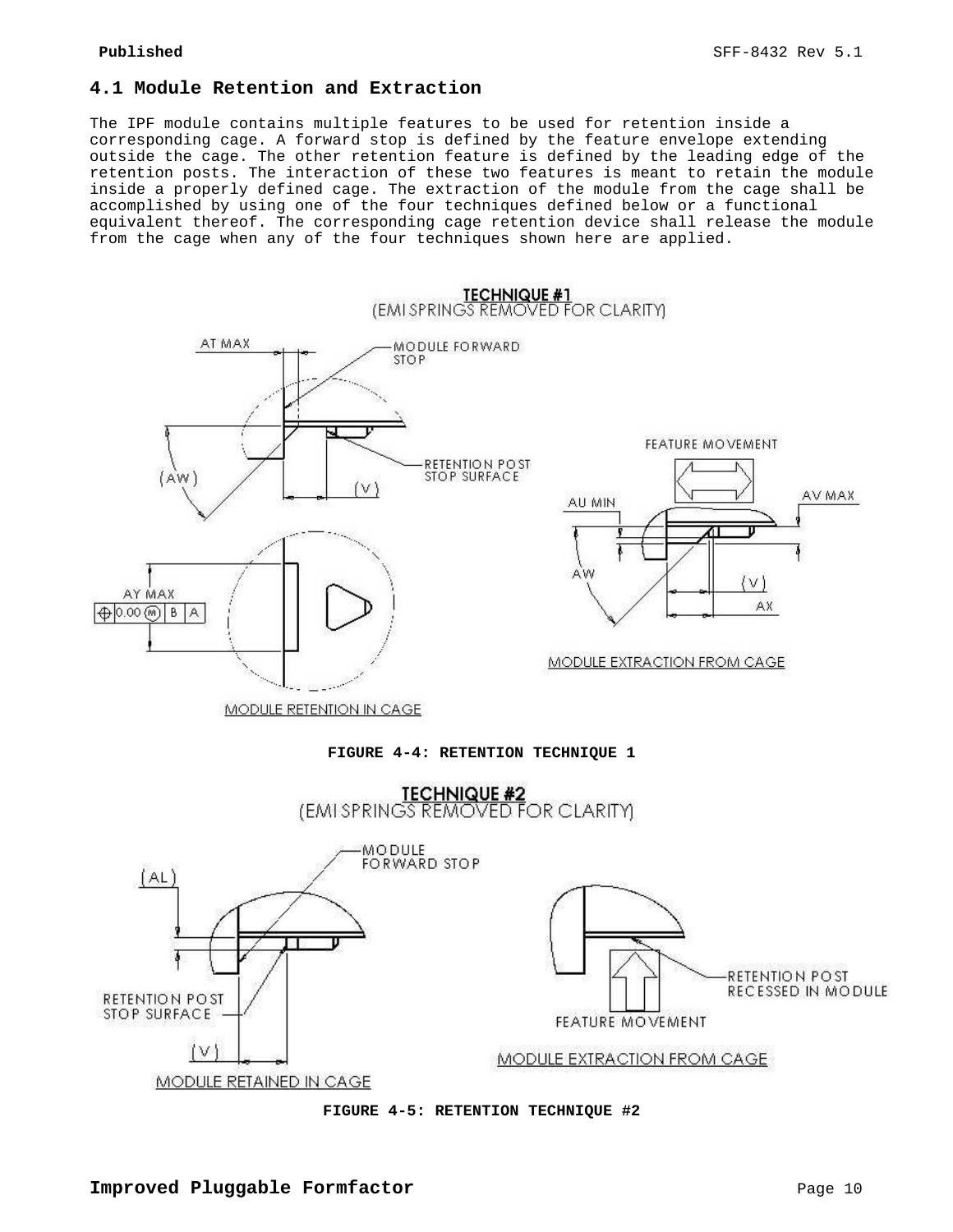**TECHNIQUE #3**<br>(EMISPRINGS REMOVED FOR CLARITY)







**MODULE EXTRACTION FROM CAGE** 

**FIGURE 4-7: RETENTION TECHNIQUE #4**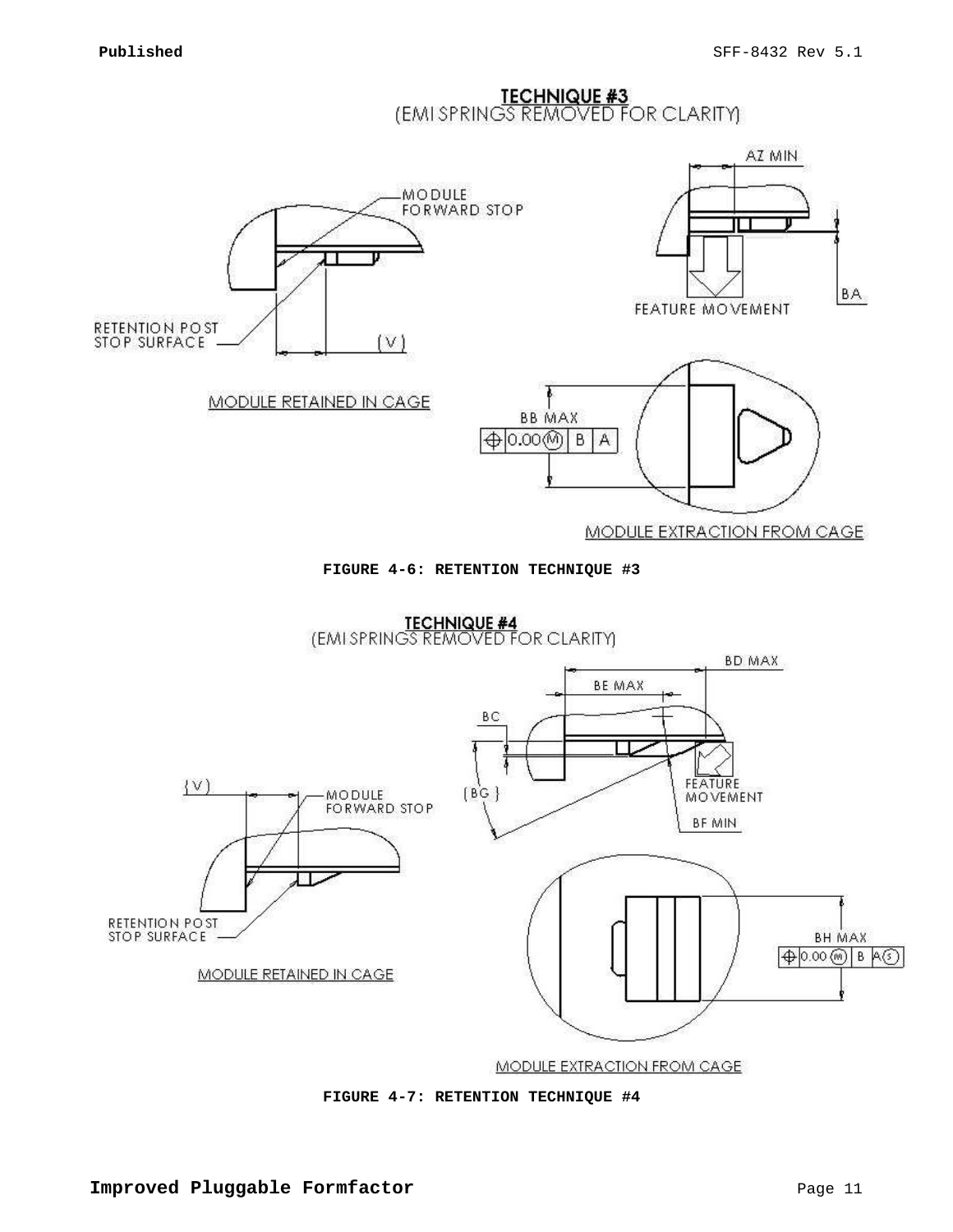# **4.2 Insertion, Extraction and Retention Forces for IPF Module**

**TABLE 4-1: INSERTION, EXTRACTION AND RETENTION FORCES** 

| Measurement                     | Minimum | Maximum | Units   | Comments                                                                                                    |
|---------------------------------|---------|---------|---------|-------------------------------------------------------------------------------------------------------------|
| IPF module insertion            |         | 18      | Newtons | Measure without the force<br>from any cage kick-out<br>springs. Module to be<br>inserted into nominal cage. |
| IPF module extraction           |         | 12.5    | Newtons | Measure without the aid of<br>any cage kick-out springs.<br>Module to be inserted into<br>nominal cage.     |
| IPF module retention in<br>cage | 90      | 170     | Newtons | No functional damage to<br>module below 90N                                                                 |

# **4.3 IPF Durability**

## **TABLE 4-2: DURABILITY**

| Measurement              | Minimum | Units          | Comments                                        |
|--------------------------|---------|----------------|-------------------------------------------------|
| Insertion/removal cycles | 50      |                | Module Cycles   No functional damage to module, |
| into cage/connector      | 100     | Cage/Connector | cage or connector                               |
|                          |         | Cycles         |                                                 |

# **4.4 IPF Module Dimensions**

All of the dimensions for the IPF module and minimum requirements for a IPF style cage are listed in Table 4-3.

|  |  | TABLE 4-3: DIMENSION TABLE FOR IPF MODULE |  |  |  |  |  |
|--|--|-------------------------------------------|--|--|--|--|--|
|--|--|-------------------------------------------|--|--|--|--|--|

| Designator              | Dimension<br>(mm) | Tolerance<br>(mm)      | Comments                                                                                        |
|-------------------------|-------------------|------------------------|-------------------------------------------------------------------------------------------------|
| $\mathbb A$             | 10.00             | Recommended<br>Maximum | Module length extending outside of cage, see<br>Note 4. Other lengths are application specific. |
| $\mathbf B$             | 10.00             | Maximum                | Designated EMI ground spring area, see Note 5                                                   |
| C                       | 3.00              | Maximum                | EMI spring/Cage Contact Point, see Note 6                                                       |
| $\mathbf D$             | 14.00             | Maximum                | Module width extending outside of cage, see Note<br>4                                           |
| Е                       | 13.55             | $\pm 0.25$             | Module width                                                                                    |
| $\overline{\mathrm{F}}$ | 15.50             | Maximum                | Distance to front end of optional heat sink<br>area, see Note 1                                 |
| H                       | 1.25              | Minimum                | Top slot distance from edge, see note 8                                                         |
| $\mathbf{J}$            | 1.00              | Maximum                | Top slot depth, see note 8                                                                      |
| K                       | 3.25              | Reference              | Height of module kick-out spring area                                                           |
| T.                      | 2.10              | Maximum                | Module top height extending outside of cage                                                     |
|                         |                   |                        | see Note 4                                                                                      |
| M                       | 2.25              | $+0.10$                | Distance from bottom of Module to printed<br>circuit board                                      |
| N                       | 2.00              | $+0.25$                | Distance from rear shoulder to printed circuit<br>board                                         |
| $\mathbf{P}$            | 37.10             | $\pm 0.30$             | Distance from positive stop to bottom opening of<br>Module and beginning of bottom rear relief  |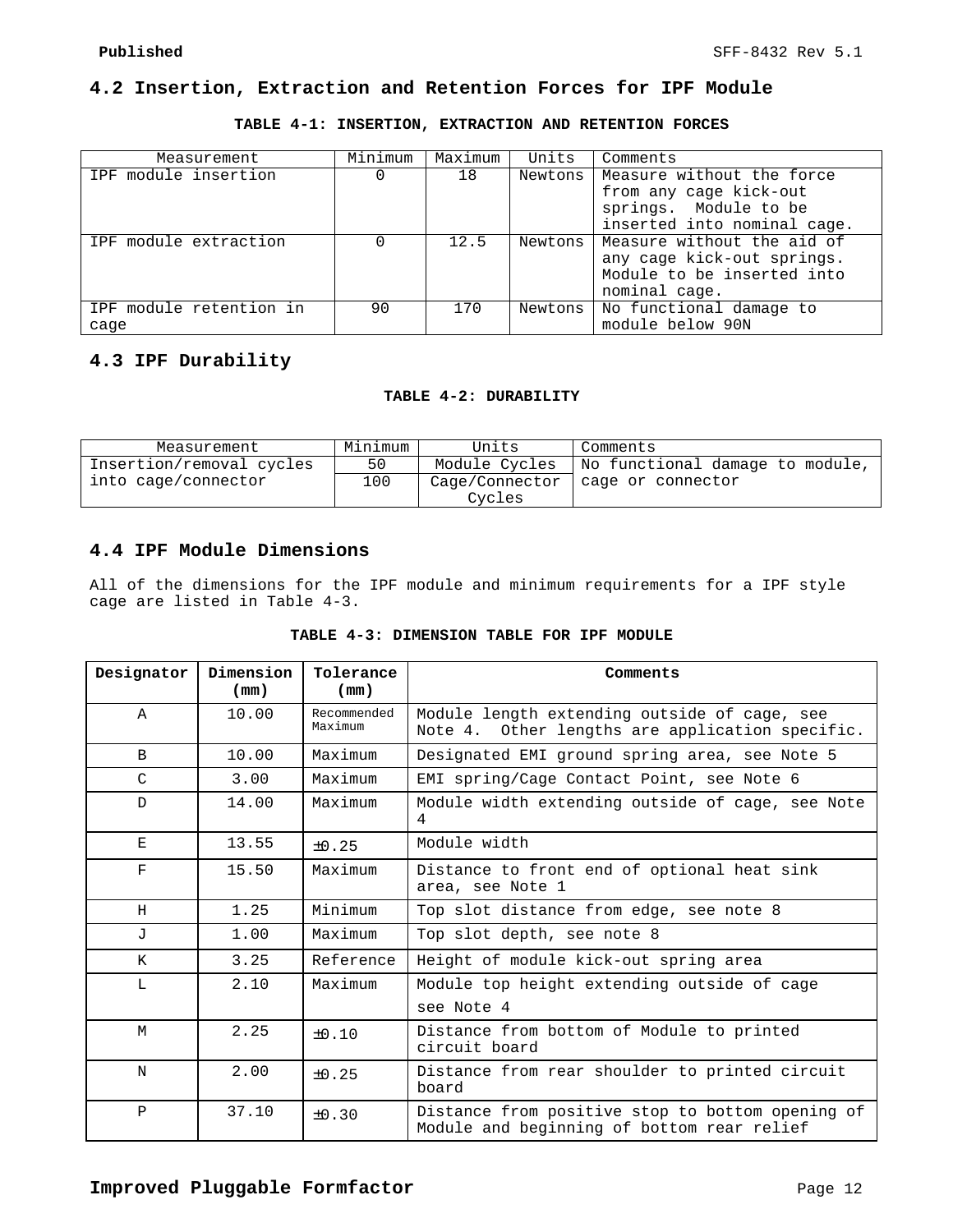| Designator | Dimension<br>(mm) | Tolerance<br>(mm) | Comments                                                                                        |  |
|------------|-------------------|-------------------|-------------------------------------------------------------------------------------------------|--|
| Q          | 1.10              | Minimum           | Chamfer on bottom of Module opening                                                             |  |
| R          |                   | Reference         | Thickness of printed circuit board from pad to<br>pad. (See SFF-8083 for dimensional value)     |  |
| S          | 8.55              | $\pm 0.15$        | Module height                                                                                   |  |
| т          | 47.50             | $\pm 0.20$        | Distance from positive stop to rear of Module                                                   |  |
| U          | 6.00              | Minimum           | Clearance Area for Cage Tab                                                                     |  |
| V          | 2.50              | $+0.15/-$<br>0.05 | Distance from Retention Post to Positive stop                                                   |  |
| W          | 43.00             | $\pm 0.20$        | Distance from positive stop to end of PCB signal<br>pad                                         |  |
| X          | 14.55             | Reference         | Overall width of EMI springs, see note 7                                                        |  |
| Υ          | 11.90             | Minimum           | Module width of bottom opening                                                                  |  |
| Ζ          | 13.40             | $+0.10/-$<br>0.5  | Taper module width at PCB end                                                                   |  |
| AA         | 6.00              | $\pm 4.0$         | Length of taper and relief at rear of module                                                    |  |
| AВ         | 1.00              | $+1.0/-$<br>0.75  | Height of bottom rear relief                                                                    |  |
| AC         | 1.20              | Reference         | Height of bottom EMI springs, see note 7                                                        |  |
| AD         | 9.35              | Reference         | Height of top EMI springs, see note 7                                                           |  |
| AE         | 2.65              | N/A               | Width of Retention Post, see Note 3                                                             |  |
| AF         | 2.60              | N/A               | Length of Retention Post, see Note 3                                                            |  |
| AG         | 0.40              | N/A               | Retention Post Radius, see Note 3                                                               |  |
| AH         | $62.8^\circ$      | N/A               | Retention Post angle, see Note 3                                                                |  |
| AJ         | 3.50              | Minimum           | Module/Cage tab EMI Contact Zone, see Note 14                                                   |  |
| AK         | 1.40              | ±0.50             | Module bottom height extending outside of cage.<br>(Height of bottom positive stop), see Note 4 |  |
| AL         | 0.65              | $+0.10/-$<br>0.25 | Retention Post height                                                                           |  |
| AM         | $45^\circ$        | Maximum           | Retention Post lead-in angle                                                                    |  |
| AN         | $90^\circ$        | ±5°               | Positive stop angle                                                                             |  |
| AP         | 0.30              | Maximum           | Distance from bottom of Module to latch angle                                                   |  |
| ΑT         | 0.85              | Maximum           | Technique #1 ramp distance during retention                                                     |  |
| AU         | 0.25              | Minimum           | Technique #1 ramp height from top of retention<br>post                                          |  |
| AV         | 1.00              | Maximum           | Technique #1 Maximum ramp height                                                                |  |
| AW         | $45^{\circ}$      | $\pm$ 3°          | Technique #1 ramp angle                                                                         |  |
| АX         | 2.95              | ±0.25             | Technique #1 ramp distance during extraction                                                    |  |
| AY         | 5.10              | Maximum           | Technique #1 ramp width                                                                         |  |
| ΑZ         | 2.25              | Minimum           | Technique #3 pusher length                                                                      |  |
| BA         | 0.10              | $+0.10/-$<br>0.05 | Technique #3 pusher height from top of retention<br>post                                        |  |
| BB         | 5.10              | Maximum           | Technique #3 pusher WIDTH                                                                       |  |
| ВC         | 0.10              | $+0.10/-$<br>0.05 | Technique #4 pusher height from top of retention<br>post                                        |  |
| BD         | 6.75              | Maximum           | Technique #4 pusher length from stop                                                            |  |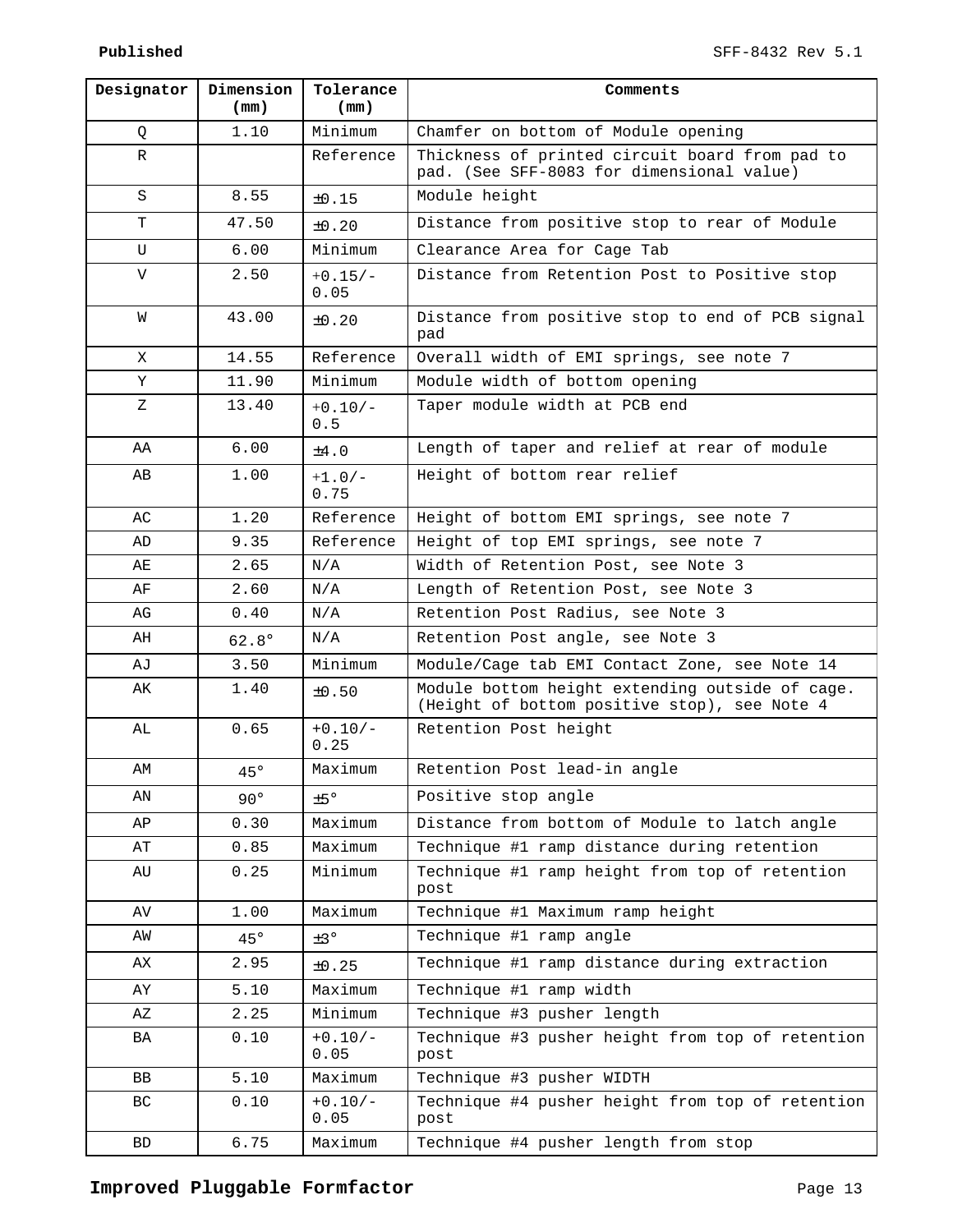| Designator | Dimension<br>(mm) | Tolerance<br>(mm) | Comments                                                                    |
|------------|-------------------|-------------------|-----------------------------------------------------------------------------|
| BE         | 4.70              | Maximum           | Technique #4 length from stop to pusher radius                              |
| BF         | 2.00              | Minimum           | Technique #4 pusher radius                                                  |
| <b>BG</b>  | $25^\circ$        | Reference         | Technique #4 pusher angle                                                   |
| BH         | 5.10              | Maximum           | Technique #4 pusher width                                                   |
| ВJ         | 14.00             | $\pm 0.10$        | Cage opening width                                                          |
| BK         | 8.95              | $\pm 0.15$        | Cage opening height                                                         |
| BL.        | 0.35              | Maximum           | Cage opening Radius                                                         |
| BM         | 5.10              | Maximum           | Cage retention tab width                                                    |
| BN         | 3.00              | Minimum           | Cage conductive surface for Module EMI spring<br>contact point, See note 11 |
| BP         | 10.00             | Minimum           | Smooth cage area to accept Module EMI springs,<br>See note 12               |

#### Notes:

- 1. Dimension only applies for modules that require a heat sink. Dimension applies for indicated length for heat sink modules, surface shall be thermally conductive.
- 2. Labels permitted on top, bottom and both sides within indicated dimensions. Label to be zero thickness or recessed below external surfaces of module. Label contents and positions to be determined by module manufacturer. The label(s) shall not interfere with the mechanical, thermal or EMC properties of the system.
- 3. Dimensions define a maximum envelope for module post. The post may have a different shape as long as the post cross-section does not exceed the maximum envelope.
- 4. Indicated outline defines maximum envelope outside of cage. The surfaces of the maximum envelop may be contacted by an adjacent module EMI springs during insertion or extraction of the module from the cage. The surfaces shall not have any shapes or materials that can damage the adjacent module EMI springs or be damaged themselves by the springs.
- 5. Dimension defines the maximum EMI ground spring position on module.
- 6. Dimension defines EMI spring contact point with module cage.
- 7. Maximum aggregated EMI spring force shall not exceed 9 Newtons on any one side. Minimum aggregate EMI spring force shall be greater then 4 Newtons on any side. Maximum force occurs when a module with EMI springs at their maximum dimension is inserted, to the cage stop, into a nominal cage opening (see figure 6-1). Minimum force occurs when a module with EMI springs at their minimum dimension is inserted into a maximum cage opening (see figure  $6-1)$ .
- 8. Slot is only required when placing a label on top of the module.
- 9. Spring ends shall be formed in such a way as to prevent catching on the cage or an adjacent module during insertion or extraction or on any external item during handling. Springs may contact an adjacent module(s) during insertion. However, the springs shall be designed to contact only the cage upon full insertion in cage.
- 10. The label slot is not required to extend to the end of the module.
- 11. Designated area on cage shall be conductive and free of holes, dimples, seams or any other feature that may catch on EMI springs.
- 12. Designated area on cage shall be free of holes, dimples, seams or any other feature that may catch on EMI springs.
- 13. Color code: An exposed colored feature of the transceiver (a feature or surface extending outside the cage assembly) shall be color coded as follows; Black or beige for multi-mode, Blue for single mode.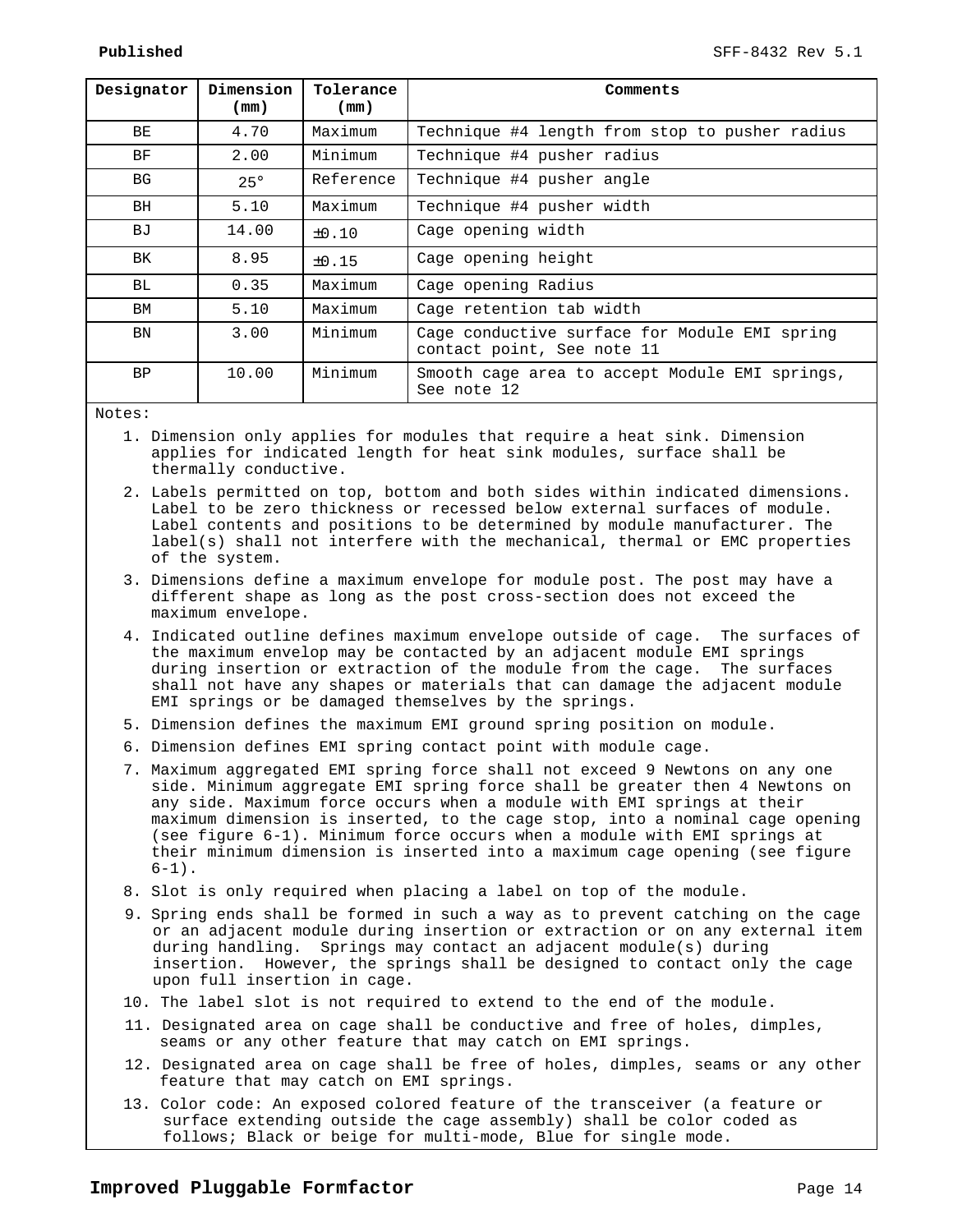| Designator                                                                                                                                                                                                                                                                                                                                                                                        | Dimension<br>Tolerance<br>Comments<br>(mm)<br>(mm)                                                                |  |  |                                                                                                                        |  |  |
|---------------------------------------------------------------------------------------------------------------------------------------------------------------------------------------------------------------------------------------------------------------------------------------------------------------------------------------------------------------------------------------------------|-------------------------------------------------------------------------------------------------------------------|--|--|------------------------------------------------------------------------------------------------------------------------|--|--|
|                                                                                                                                                                                                                                                                                                                                                                                                   | 14. Dimension defines the minimum size zone for EMI contact between the cage<br>tab and the bottom of the module. |  |  |                                                                                                                        |  |  |
| 15. Maximum cage tab force may not exceed 7.0 Newtons. Minimum cage tab force<br>shall be greater then 1.5 Newtons. Maximum force occurs when a module at<br>its maximum height dimension (Dim S) is inserted into a nominal cage<br>opening (see figure 10). Minimum force occurs when a module at its minimum<br>dimension (Dim S) is inserted into a maximum cage opening (see figure $6-1$ ). |                                                                                                                   |  |  |                                                                                                                        |  |  |
|                                                                                                                                                                                                                                                                                                                                                                                                   |                                                                                                                   |  |  | 16. Number of EMI springs shown is for reference only. Actual number of<br>springs will be determined by manufacturer. |  |  |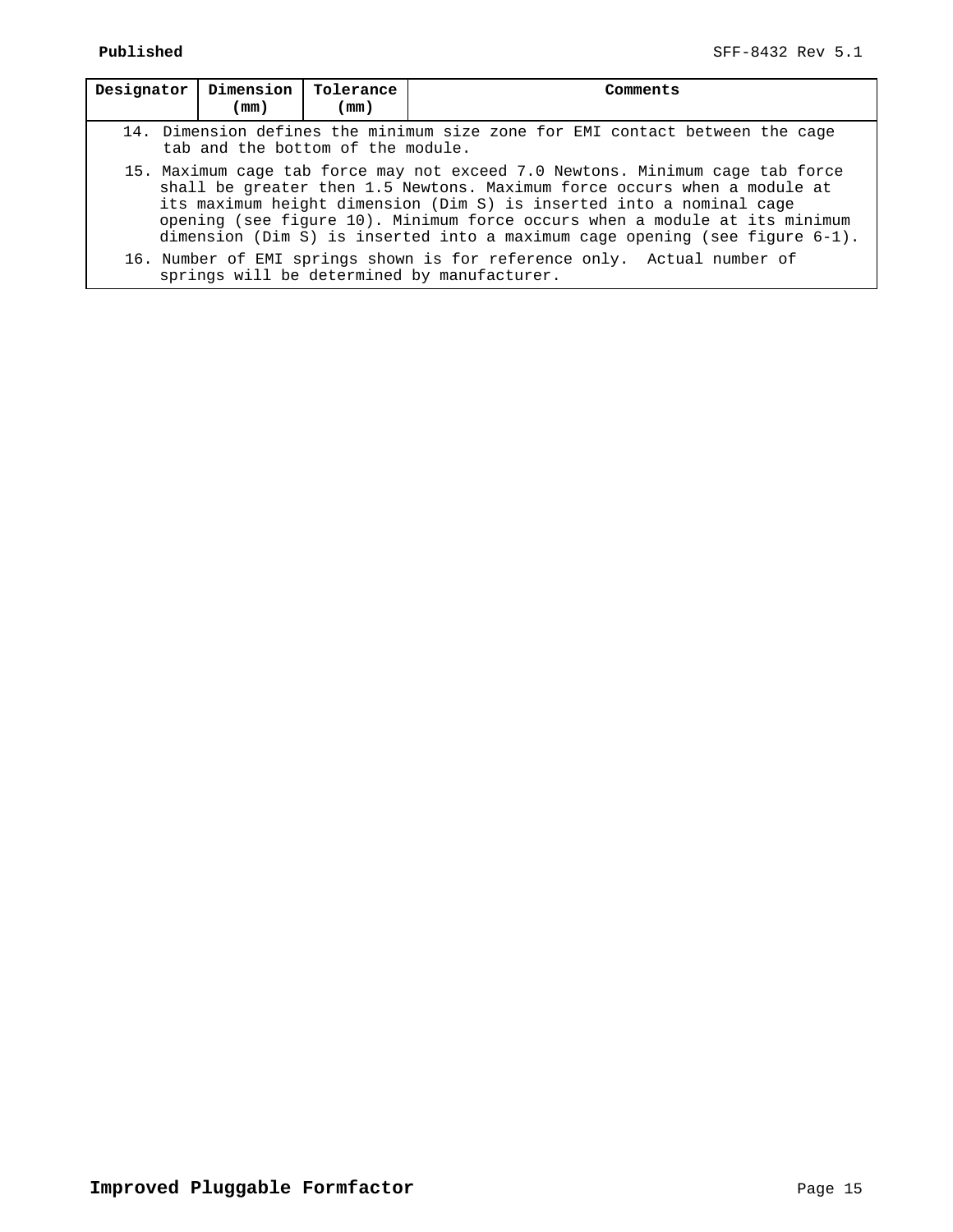## **5. IPF Cage Requirements**

In order to take full advantage of the EMI spring definition and improvements, there are three areas of the cage that need to be defined, cage opening, width of cage tab and the area of conductive surface. All three are shown below, in Figure 5-1.



**FIGURE 5-1: CAGE REQUIREMENTS**